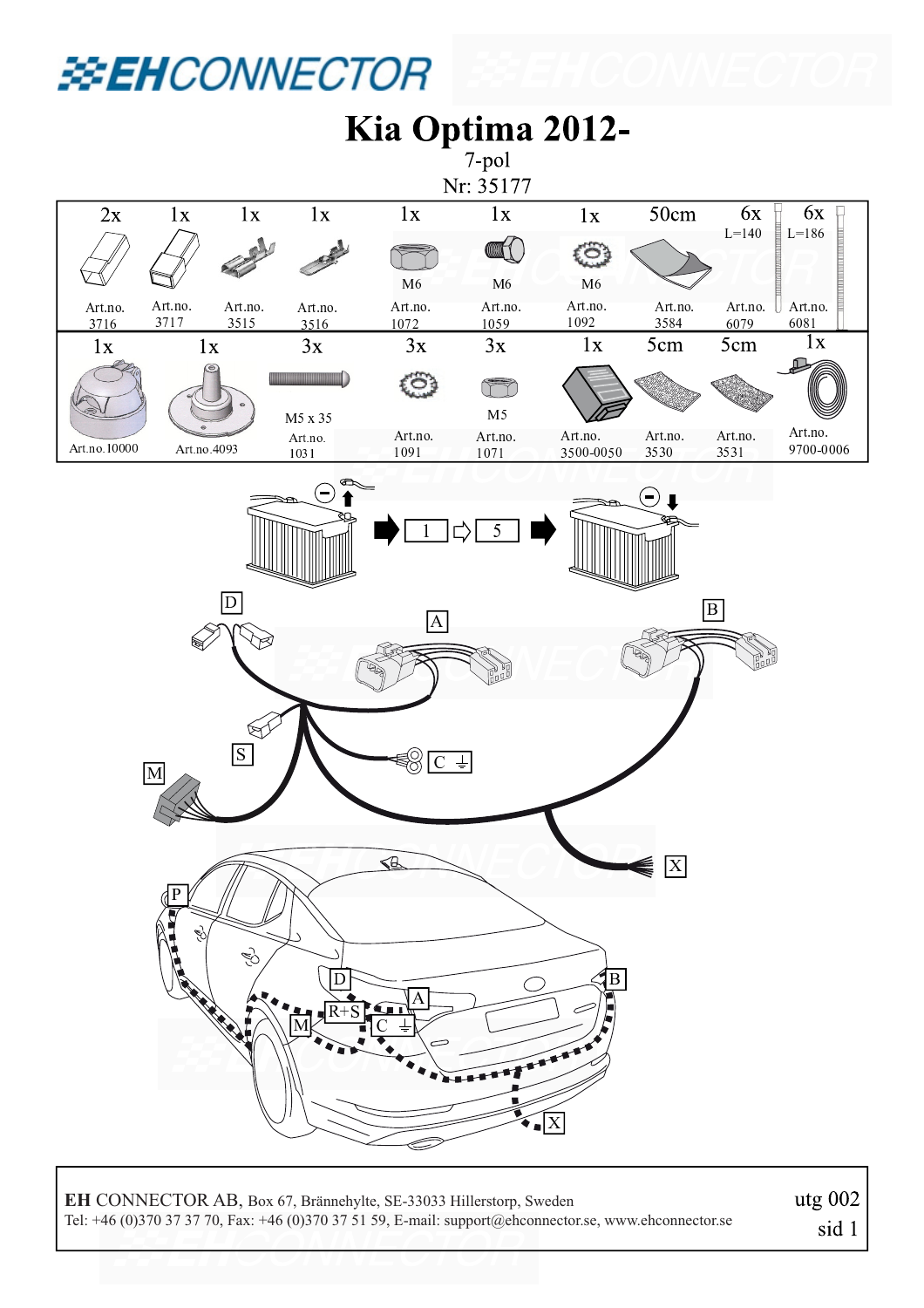



**EH** CONNECTOR AB, Box 67, Brännehylte, SE-33033 Hillerstorp, Sweden Tel: +46 (0)370 37 37 70, Fax: +46 (0)370 37 51 59, E-mail: support@ehconnector.se, www.ehconnector.se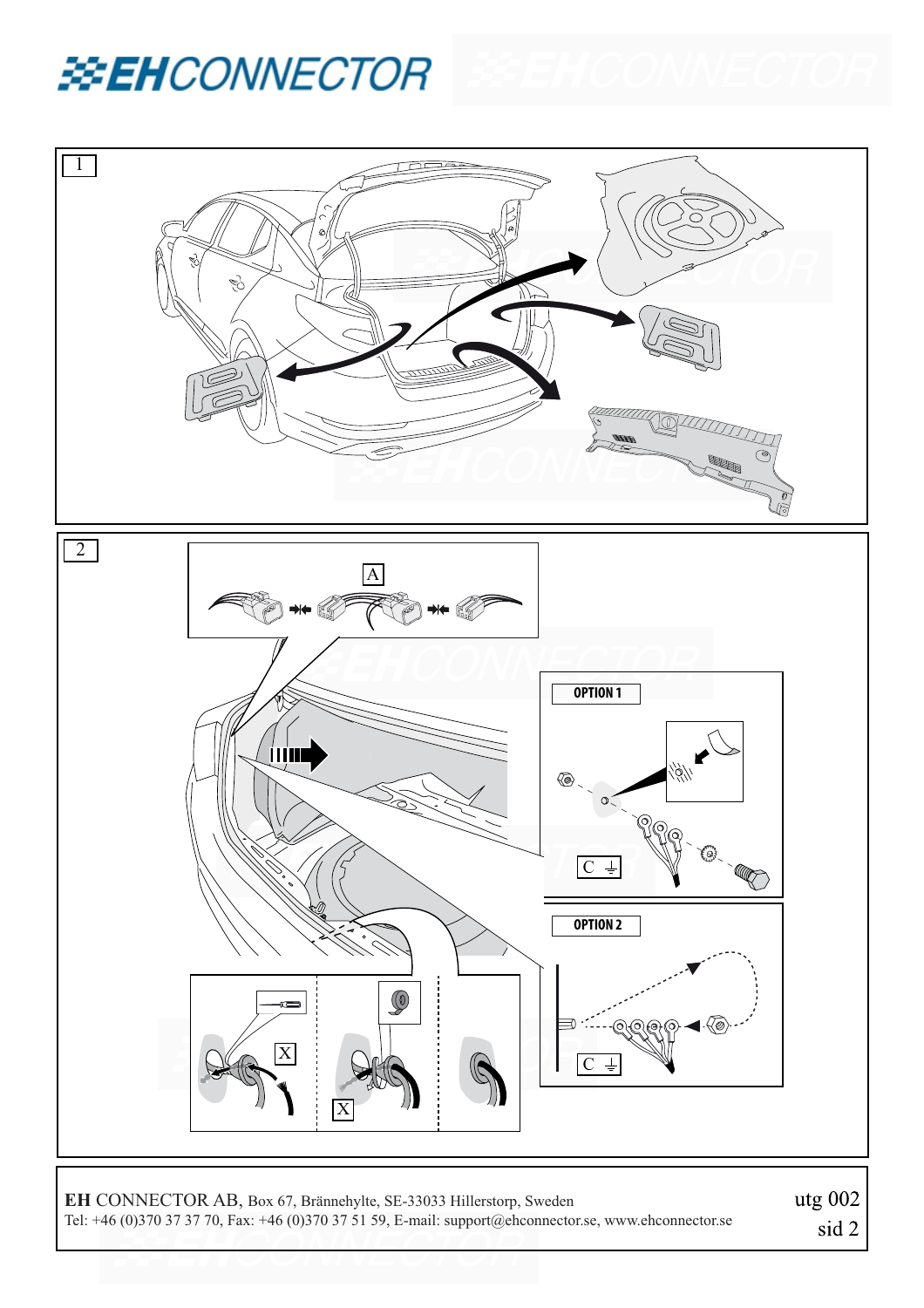## **EXEHCONNECTOR**



**EH** CONNECTOR AB, Box 67, Brännehylte, SE-33033 Hillerstorp, Sweden Tel: +46 (0)370 37 37 70, Fax: +46 (0)370 37 51 59, E-mail: support@ehconnector.se, www.ehconnector.se utg 002 sid 3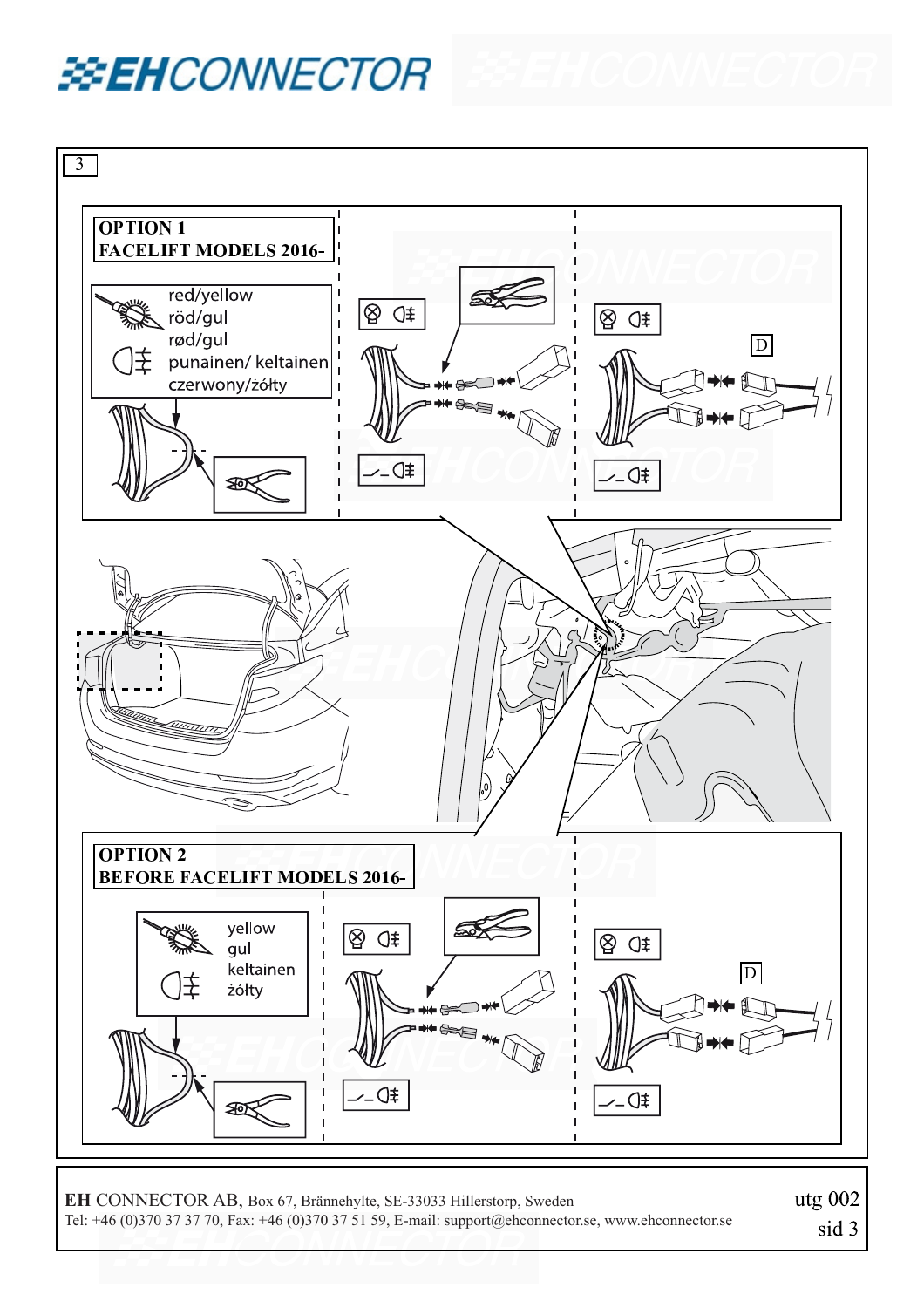





**EH** CONNECTOR AB, Box 67, Brännehylte, SE-33033 Hillerstorp, Sweden Tel: +46 (0)370 37 37 70, Fax: +46 (0)370 37 51 59, E-mail: support@ehconnector.se, www.ehconnector.se